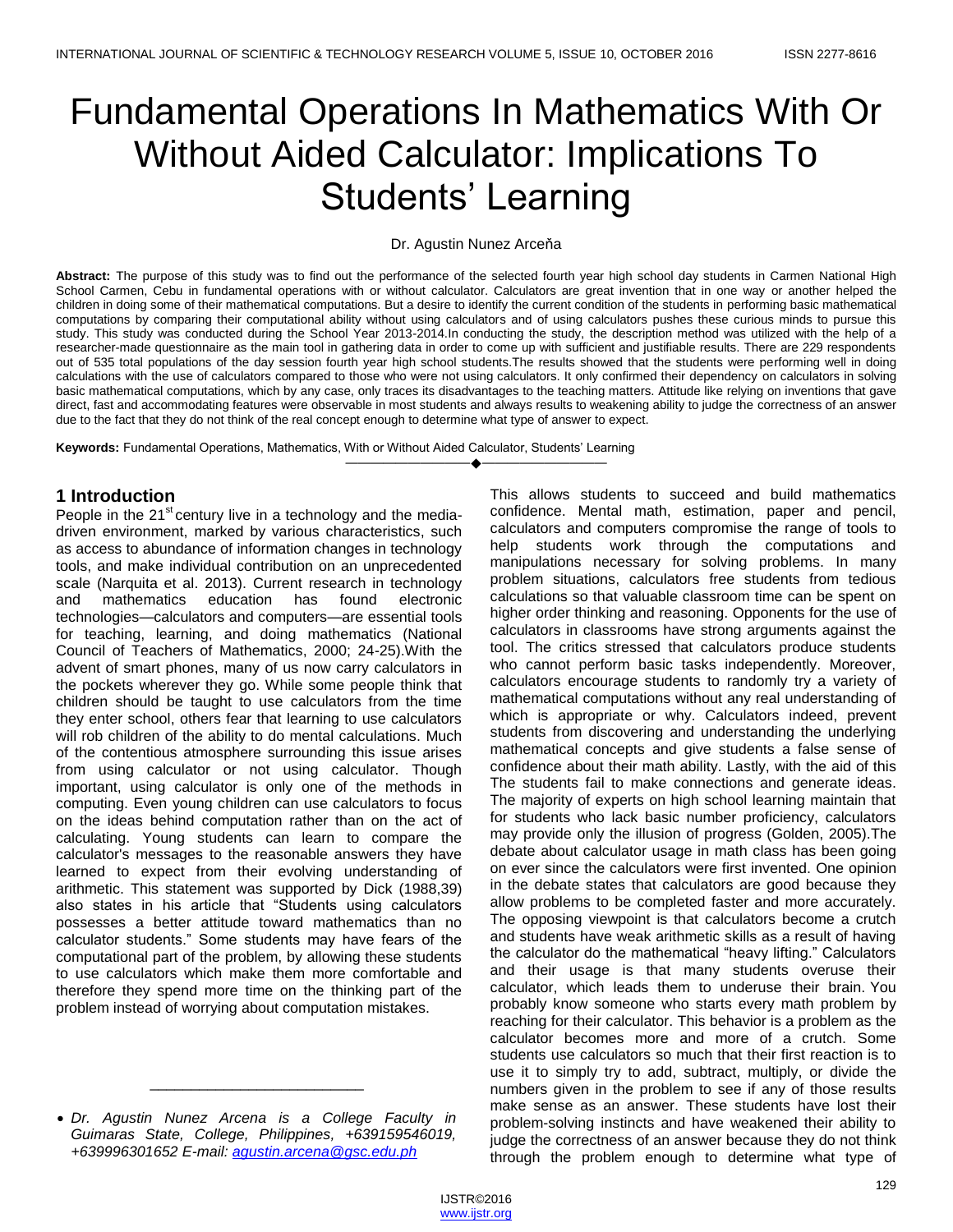answer to expect. Continuous debates and further discussions about the matter of either to let the students use their calculators or not in solving fundamental operated numbers heightened the interest of many researchers to find the real response to this one problem in country's educational system. Most schools already took some actions and made personal evaluation in their respective institution to address the issue. The use of calculator in a formally structured learning institution, as such Carmen National High School Carmen, Cebu, has not been studied before. This research serves the purpose of informing future development. The main purpose of this study is to bring answers to the range of questions concerning the comparison of performance of the fourth year high school day students in solving basic mathematical number problems for the school year 2013- 2014. This is an effort to determine the feasibility of implementing and managing the proper use of calculators The other intention of this study is to contribute to the field of teaching and learning, especially on Mathematics, since this study will shed light about important issues related as to what level of fundamental mastery the students posses, what ability and skills they are developing and how should the observed performances be improved or increased. This study is also relevant to the students, because it will help them improve their logical reasoning and to train and discipline their minds. On the other hand, this study is also pertinent for the educational institution where this study has been conducted, because it will lead teachers of the Mathematics Department to reflect on the importance of weighing two teaching concepts and techniques before administering them to the students without risking the students learning opportunities. The objective of this study helps to understand the dual effects, the positive and the negative outcomes of using calculators and without the aid of calculators.

# **Theoretical Background of the Study**

This study is anchored on the following theories: Mathematics reveals hidden patterns that help us understand the world around us. Now much more than arithmetic and geometry, mathematics today is a diverse discipline that deals with data, measurements, and observations from science; with inference, deduction, and proof; and with mathematical models of natural phenomena, of human behavior, and social systems. Mathematics, as a major intellectual tradition, is a subject appreciated as much for its beauty as for its power. The enduring qualities of such abstract concepts as symmetry, proof, and change have been developed through 3,000 years of intellectual effort. Like language, religion, and music, mathematics is a universal part of human culture The study of Mathematics can satisfy a wide range of interests and abilities. It develops the imagination. It trains in clear and logical thought. It is a challenge, with varieties of difficult ideas and unsolved problems, because it deals with the questions arising from complicated structures. Yet it also has a continuing drive to simplification, to finding the right concepts and methods to make difficult things easy, to explaining why a situation must be as it is. In so doing, it develops a range of language and insights, which may then be applied to make a crucial contribution to our understanding and appreciation of the world, and our ability to find and make our way in it. Mathematics and calculation have been associated from earliest times. In modern times, the need to perform rapid mathematical calculations in war time, particularly in ballistics,

and in decoding, was a strong stimulus to the development of the electronic computer. The existence of high speed computers has now helped mathematicians to calculate and to make situations visual as never before. These capacities change, not the nature of mathematics, but the power of the mathematician, which increases perhaps a million fold the possibility to comprehend, to argue, to explore (Brown & Porter, 1996). The term number sense refers to a person's general understanding of numbers and operations along with the ability to use this understanding in flexible ways to manage numerical situations (McIntosh, Reys, &Reys, 1992). Although children develop number sense in informal ways in their early years, after the age of four or five, they start their school lives and learn numbers and operations in more formal ways (Varol&Farran, 2006). In the past, the primary mathematics computation in early school years was based on the pen-and-paper algorithm (Cooper, Heirdsfield, & Irons, 1996). Technology, media, and study habits are said to have a direct causal relationship to the performance of the students in the National Achievement Test. It means that the more a value of the independent variable increase, the more it is likely to cause favorable results (Bautista, 2012). The National Council of Teachers of Mathematics (NCTM) provides a vision for the teaching and learning of mathematics. NCTM's Technology Principle states: "Technology is essential in teaching and learning mathematics; it influences the mathematics that is taught and enhances students' learning. Technology should not be used as a replacement for basic understandings and intuitions; rather, it can and should be used to foster those understandings and intuitions. In Mathematics-instruction programs, technology should be used widely and responsibly, with the goal of enriching students' learning of mathematics" (Government of Newfoundland and Labrador - Department of Education Division of Program Development, 2004). When calculators were first invented in the 1960's, they were not considered for use in schools because of their size, appearance, and cost. Eventually, they became sleeker and less expensive and students began using them in and out of the classroom. The calculator is just a symbol for the real issue at hand. It was said that, "Mathematics is not about rote computations, memorization, endless drills, or tedious manipulations. Nor it is meant to consist the solely of learning and performing algorithms. At its heart, mathematics embodies logical and reasoning, problem solving and number sense and a search for order" (Parent Issues, 1999). Students using calculators had better attitude toward mathematics than their noncalculator counterparts. Further research is needed in the retention of mathematics skills after instruction and transfer of skills to other mathematics-related subjects (Olkin's, et al. 1985). Free calculator use helps rather than hinders the mathematical thinking strategies and number awareness of young children (Ruthven, 1998). According to the Education World Journal (1997), critics are likely to preach repetition and memorization and view mathematics as a discipline and claim that 'calculators prevent students from seeing the underlying structure and beauty in math. Common sense tells us that if calculators are approved and made available too early, many capable students will resist doing the arduous paper-andpencil practice that is necessary to develop the mental skills of arithmetic. Then these students will be unable to do simple computation in their heads, and worst of all, they will not be able to estimate (Dick 1988,37). Anita Straker (1997)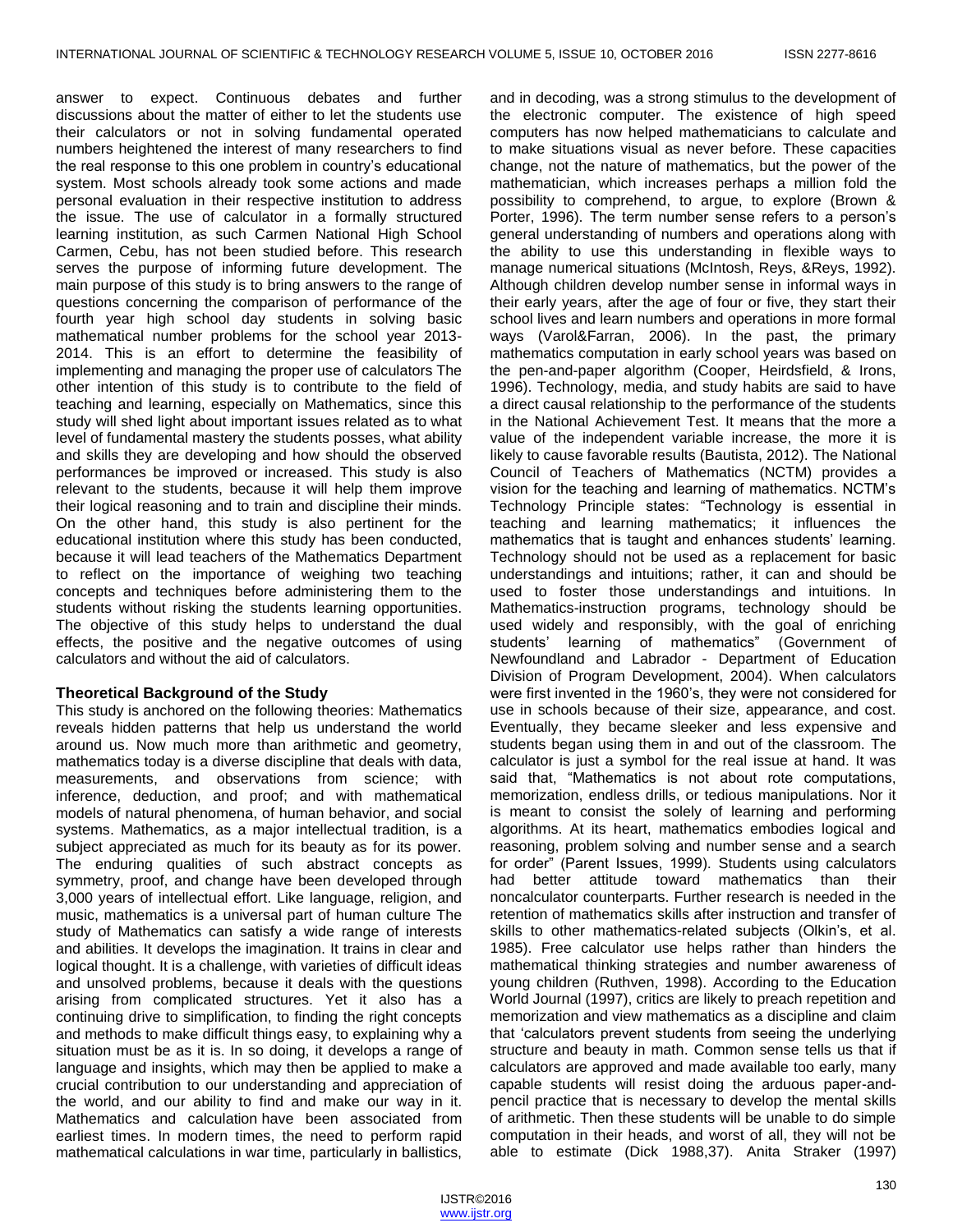commented that there are only minor differences concerning the use of calculators, reflecting little change in opinion regarding their uses. Firstly, they are no longer specified as a 'tool for exploring number structure'. Other details no longer explicitly stated are using calculators for computations with addition and subtraction of negative numbers, and when interpreting displays in the context of a problem. The detail of including rounding and remainders is no longer mentioned. (Straker, 1997) Despite the lack of evidence, the view of many parents and educators remains that children using calculators will become lazy and reliant on calculators to do their work for them. (McIntosh, 1990) Trauss (2009) supported the banning of calculators in mathematical test, especially in dealing with simple numbers and fundamental operations. She said, "The irony is that while math is all around us, it seems to have become acceptable to be "bad with numbers." The habit of simply reaching for the calculator to work things out only to serves to worsen that problem. All young children should be confident with methods of addition, subtraction, multiplication tables and division before they pick up the calculator to work out more complex sums. By banning calculators in math test, we will reduce the dependency on them in the classroom for the more basic sums." Blatch (1993) expressed her fear th*at 'instead of learning how to add up, children are being taught how to use a calculator*.' With the Numeracy Strategy, children are not only learning how to add up, but are encouraged to utilize a full range of mental strategies. The appropriate use of calculators alongside, not in place of oral and mental work, should encourage greater numeracy still, the calculator being used as a tool for investigating number and not as a substitute for skills and strategies. Mental math does not receive the attention it deserves. Perhaps this is because the development of mental techniques is not always explicitly stated as an objective or state-level standard. Whatever the reason, the time has come to invest in helping students build the mental math skills in their tool kits as part of their comprehensive mathematical understanding. The payoff for this investment can be tremendous both in improving students' mathematical abilities and in giving a visible sign that we are committed to preparing students with the kind of mathematical proficiency that the public can readily appreciate (Seeley, 2006).

## **Statement of the Problem**

This study attempts to examine and analyze the comparison of performance of the fourth year high school day students at Carmen National High School Carmen, Cebu in solving fundamental operations in Mathematics with the aid of calculator and without calculator for the school year 2013- 2014. More specifically, the study seeks to investigate the following inquires:

- 1. What is the profile of the respondents as to:
- 1.1 age ; and
- 1.2 gender?

2. What is the respondents performance in performing fundamental operations in Mathematics:

- 2.1 by using calculators ;and
- 2.2 by non-aided calculators?

3. Is there any significant difference between the students' performance with calculators or without aided calculators?

4. Based on the findings, what is its implication to the students' learning or performance?

## **Significance of the Study**

The result of this study unconditionally benefited from many sectors of the educational institutions by providing information on the results of the Performance of Fourth Year High School Day Students at Carmen National High School Carmen, Cebu on fundamental operations in Mathematics with calculator and without calculator for the school year 2013-2014. Among the persons who will be directly or indirectly benefited are the following:

## **Teacher Education Department**

Through the findings of this study, Teacher Education instructors and students in the university will enable to know the students' performance in dealing basic computations and determine their strengths and weaknesses. Hence, guiding them in reconstructing their program of teaching to suit the students' needs.

## **Carmen National High Schools' Principal and Teachers**

This study may give them insights which would encourage them to plan projects designed to improve the quality of mathematical teaching, thereby upgrading, enriching and broadening their understanding and knowledge in teaching Mathematics. This will also help the teachers pinpoint the weaknesses of the students.

## **Students**

This will also help them enhancing their mathematical ability. The development of this ability will able them to make good decisions, and making them successful in doing their tasks. Thus, motivate them to understand basic concepts of computations and incorporate themselves at the innovative teaching-learning approaches of the society.

## **Parents**

This will help them recognize that their actions and perceptions toward their children regarding Mathematics can greatly affect their children's interest and thinking skills as well as motivation in learning the subjects. Through this study the parents can provide situations and examples which will inspire and encourage their children to study hard on the said subject.

## **Future Researchers**

This will serve as their avenue in conducting researchable areas relative to the findings of the study. Furthermore, this will enable them to be aware on the common difficulties encountered by the students in doing Math calculations.

## **Community or General Public**

This will help them determine the factors that affect children's ability in basic computation observed in the community. Leads them in organizing programs or workshops that will help improve the quality of students their society could make for the future generations. Equipped with the information provided by this study, they will be able to understand, educate and give appropriate advice in order to breed respected and responsible members of the community.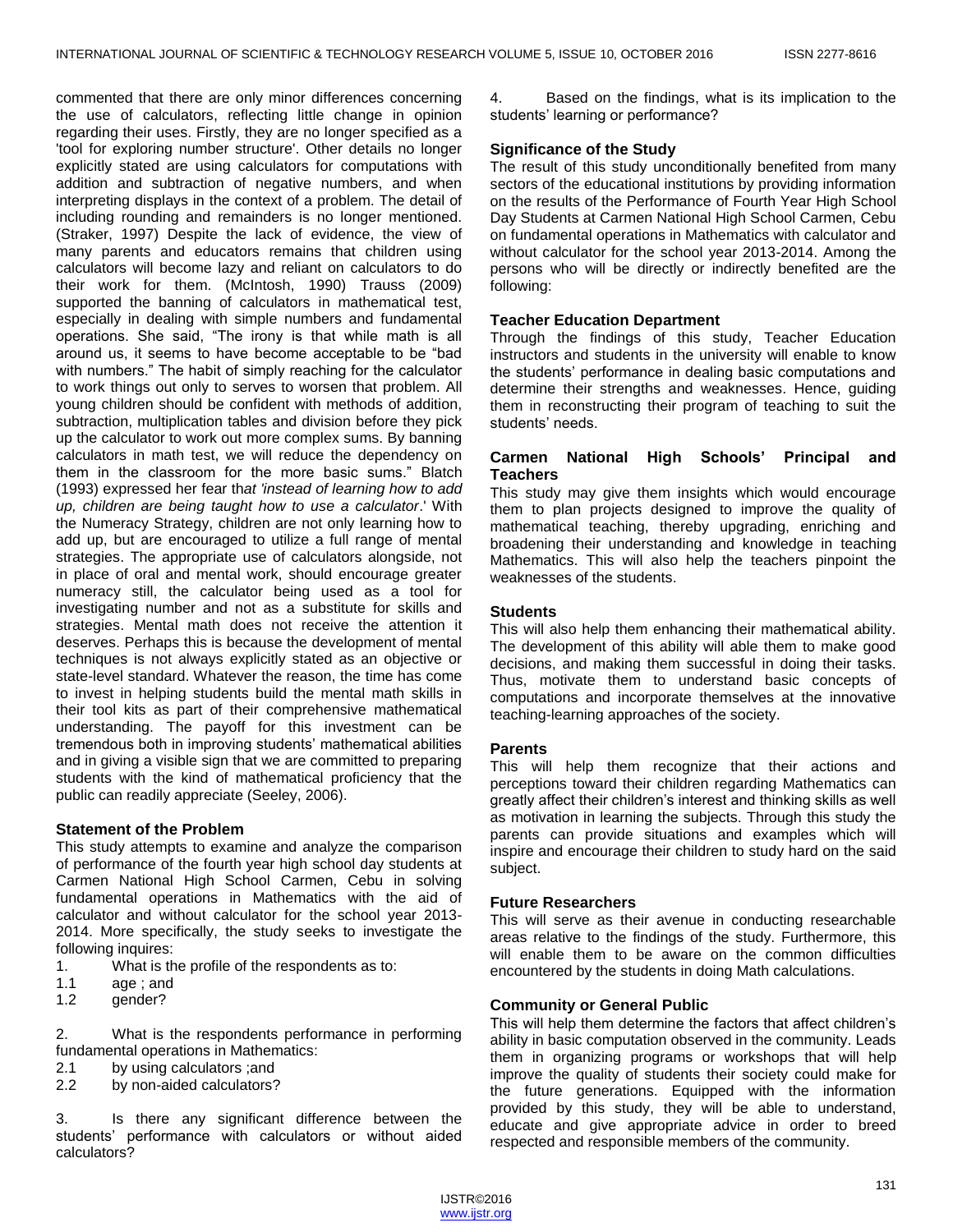## **2 MATERIAL AND METHODS OF**

#### **Research Design**

The study was conducted to identify the performance of the fourth year high school student's day students in solving fundamental operations in Mathematics with or without aided calculator for the school year 2013-2014. The researchers construct a survey questionnaire dealing the basic mathematics only for gathering the data. The study is conducted from the month of November 2013 to March 2014.

## **Research Environment**

This study was conducted at Carmen National High School located at Cogon West, Carmen, Cebu.

#### **School History**

Carmen National High School is located along the National Highway bound to the Northern part of Cebu about 45km away from Cebu City. It has a land area of 9,450 sq m donated by the Municipality of Carmen. The school has a

population of 2,576 students, 87 teachers, 9 of which are locally funded, disbursing officer, 1 bookkeeper, 2 guards, 1 utility worker and 1 school maintenance funded by the Parents Teachers Community Association (PTCA) . It has 13 buildings with 30 classrooms and 1,664 armchairs, 1 science laboratory, 2 computer laboratories with 20 functional computer units, 2 TV sets, 1 sound system, 18 comfort rooms, 1 school canteen, offices for PTCA, Supreme Student Government and School Publication, Faculty rooms, 1 School Clinic, annexes buildings and Office of the Principal. With the demand of increasing school population, the school decided to conduct two sessions to solve the classroom shortage but in spite of the two shifting classes the day class still increased its population thereby the school is in dire need of additional classrooms to accommodate excess students.

#### **Research Respondents**

The major respondents of this study were the Fourth year high school day students in Carmen National High School during the School Year 2013-2014.

| Sections      | Population<br>Per Section | Number of<br>Sampled Respondents |       |                |       | Total |      |
|---------------|---------------------------|----------------------------------|-------|----------------|-------|-------|------|
|               |                           | Female                           |       | Male           |       |       |      |
|               |                           | f                                | %     |                | %     | f     | %    |
| Cassiopeia    | 36                        | 9                                | 3.93  | 6              | 2.62  | 15    | 6.55 |
| Persius       | 41                        | 13                               | 5.68  | 5              | 2.18  | 18    | 7.86 |
| Sagittarius   | 45                        | 12                               | 5.24  | $\overline{7}$ | 3.06  | 19    | 8.30 |
| Virgo         | 48                        | 10                               | 4.37  | 11             | 4.80  | 21    | 9.17 |
| Libra         | 45                        | 12                               | 5.24  | 7              | 3.06  | 19    | 8.30 |
| Aquarius      | 46                        | 9                                | 3.93  | 11             | 4.80  | 20    | 8.73 |
| Gemini        | 45                        | 10                               | 4.37  | 9              | 3.93  | 19    | 8.30 |
| Aries         | 46                        | 15                               | 6.55  | 5              | 2.18  | 20    | 8.73 |
| <b>Pisces</b> | 45                        | 11                               | 4.80  | 8              | 3.49  | 19    | 8.30 |
| Taurus        | 43                        | 11                               | 4.80  | 7              | 3.06  | 18    | 7.86 |
| Polaris       | 46                        | 11                               | 4.80  | 9              | 3.93  | 20    | 8.73 |
| Andromeda     | 49                        | 13                               | 5.68  | 8              | 3.49  | 21    | 9.17 |
| Total         | 535                       | 136                              | 59.39 | 93             | 40.61 | 229   | 100  |

## *Table 1 Number Of Respondents*

The respondents of the study were the fourth year high school day students with the total population of 535 consisting of 12 sections. Using the Slovin's Formula with 5% margin of error, the researchers obtained 229 respondents out of the total population.

## **Statistical Tool**

Slovin's Formula:  $n = \frac{N}{1 + Nc^2}$ 

Where:

n = sample size

 $N =$  population size

e = sampling error/ desired margin of error

## **Research Instrument**

The instrument used to gather the data in this study is the survey questionnaires about the fundamental or basic operations in Mathematics that embodies the very foundation of students' learning before they proceed to a more complex level of dealing numbers. The questions were taken from different references namely: 21<sup>st</sup> Century Mathematics for Grade 7 Students, Mathematics for Everyday Life for First

Years, Merced College Sample Diagnostic Test for Mathematics-Arithmetic Elementary Algebra College Level Math and Number Sense for Grade Seven.

#### **Research Procedure**

After the approval of the request letter by Mrs. Fedelina C. Entero Principal II, the researchers are assigned to 12 sections of the fourth year high school day students as the respondents of the study. Before administering the research instrument to the respondents, the researchers will discuss the purpose of the conducted study in front of the respondents, for them to understand. After the discussion, the researchers gave the first set of survey questionnaires (nonaided) to the selected students for them to answer. They will have to encircle the best answers to corresponds to the question given with a specified time which is six minutes. The time being used to the fourth year high school students is determined through the Pre-test Examination conducted to selected first year college students which happened to be ahead of the center or concern of the study. The next set of the questionnaire (aided with calculator) will be given to the same respondents that can be answered within six minutes also. There are ten questions in every six minutes. The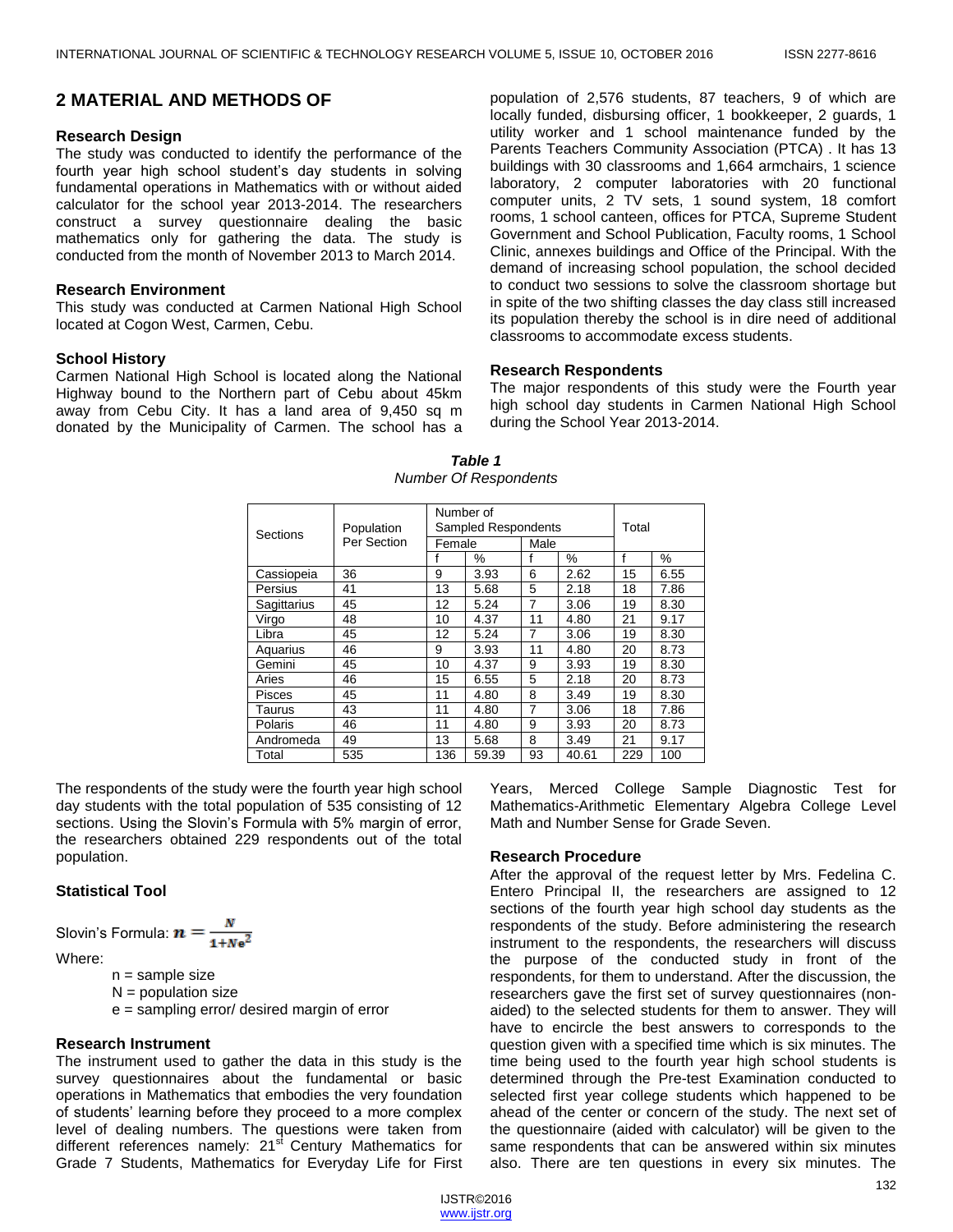survey questionnaires have the same content of questions and varied only in the ways of solving it, through calculating with and without aided calculator.

#### **Gathering of Data**

Since the survey questionnaires are already prepared earlier before the survey schedule, extra copies are secured for the purpose of contingency. From the selected students or respondents, each of them will be given one copy of questionnaire for them to answer. The survey questionnaires are distributed and administered at Carmen National High School Carmen, Cebu. The survey questionnaires will be retrieved right after six minutes provided time for the respondents. Responses will be checked, tallied, summarized and then tabulated. Data will be analyzed and interpreted, presented in a tabular form through tables and analytical discussion or textual presentation. Tally sheets that are recorded must matched the accurate responses from the survey questionnaires being interpreted.

#### **Treatment of Data**

The study is highly descriptive. Utilization of frequency distribution and percentage are important in analyzing the data. Specifically, the formula as follows:

$$
P = \frac{f}{N} \times 100
$$

Where: **P** is the percentage **F** is the frequency

**N** is the total number of cases

To determine if there is a significant difference between the performance of the students "With Calculator" and "Without Calculator", t-test formula is used:

$$
t=\frac{\overline{X}_1-\overline{X}_2}{\sqrt{\left[\left(\frac{ss_1+ss_2}{n_1+n_2-2}\right)\left(\frac{1}{n_1}+\frac{1}{n_2}\right)\right]}}
$$

Where:  $t =$  the t-test

 $\overline{X}_1$  = the mean of group 1  $\overline{X}_2$  = the mean of group 2  $SS_1$  = the sum of squares of group 1  $SS<sub>2</sub>$  = the sum of squares of group 2

 $n_1$  = the number of observations in group 1  $n_2$  = the number of observations in group 2

The above t-test formula is for independent samples and is used to determine the difference of two independent groups. The means are compared<sub>1</sub> against the<sub>2</sub>

## **Scoring Procedure**

This section presents how the responses of the respondents were scored.

| <b>Rating Code</b> |                 | Descriptive Rating        | Verbal Rating                                        |  |
|--------------------|-----------------|---------------------------|------------------------------------------------------|--|
|                    | With Calculator | <b>Without Calculator</b> |                                                      |  |
| 81-100             | Extremely       | Excellent                 | Respondents having 81% to 100%                       |  |
|                    | Dependent       |                           | of correct answers.                                  |  |
| 61-80              | Very            | Very Good                 | Respondents having 61% to 80%                        |  |
|                    | Dependent       |                           | of correct answers.                                  |  |
| 41-60              | Slightly        | Good                      | Respondents having 41% to 60%                        |  |
|                    | Dependent       |                           | of correct answers.                                  |  |
| $21 - 40$          | Dependent       | Fair                      | Respondents having 21% to 40%<br>of correct answers. |  |
| $0 - 20$           | Not Dependent   | Poor                      | Respondents having 0% to 20% of<br>correct answers.  |  |

**Table 2** Parameter Of Limits

The higher the score obtained from the calculated than the non-aided, the more the respondents become reliant to the calculators. However, the lower the score from the non-aided compared to the calculated, the excellent the performance they have in computing fundamental operations.

# **DEFINITION OF TERMS**

For purposes of clarification for the terms which are difficult to understand, operational definitions are provided.

**Calculator.**Used for mathematical calculations, in particular a small electronic device with a keyboard and a visual display.

**Non-aided.**Calculating mathematical calculations without the usage of any devices.Can be mental or pencil-paper kind of solving.

**Performance.** As used in the study , this refers to the mathematical skills of the fourth year high school day students.

**Significant difference.**Refers to two separate mathematical quantities.

**Fundamental Operations.**The basic or the elementary mathematical calculation operated with the four fundamental operations such as addition, subtraction, multiplication and division.

**Fourth Year Students.** The selected respondents of the researchers' made questionnaires and are the center of the whole research study.

**Statistical Tool.**These are the tools or the treatment of gathered data to answer the questions involving the specific topic.

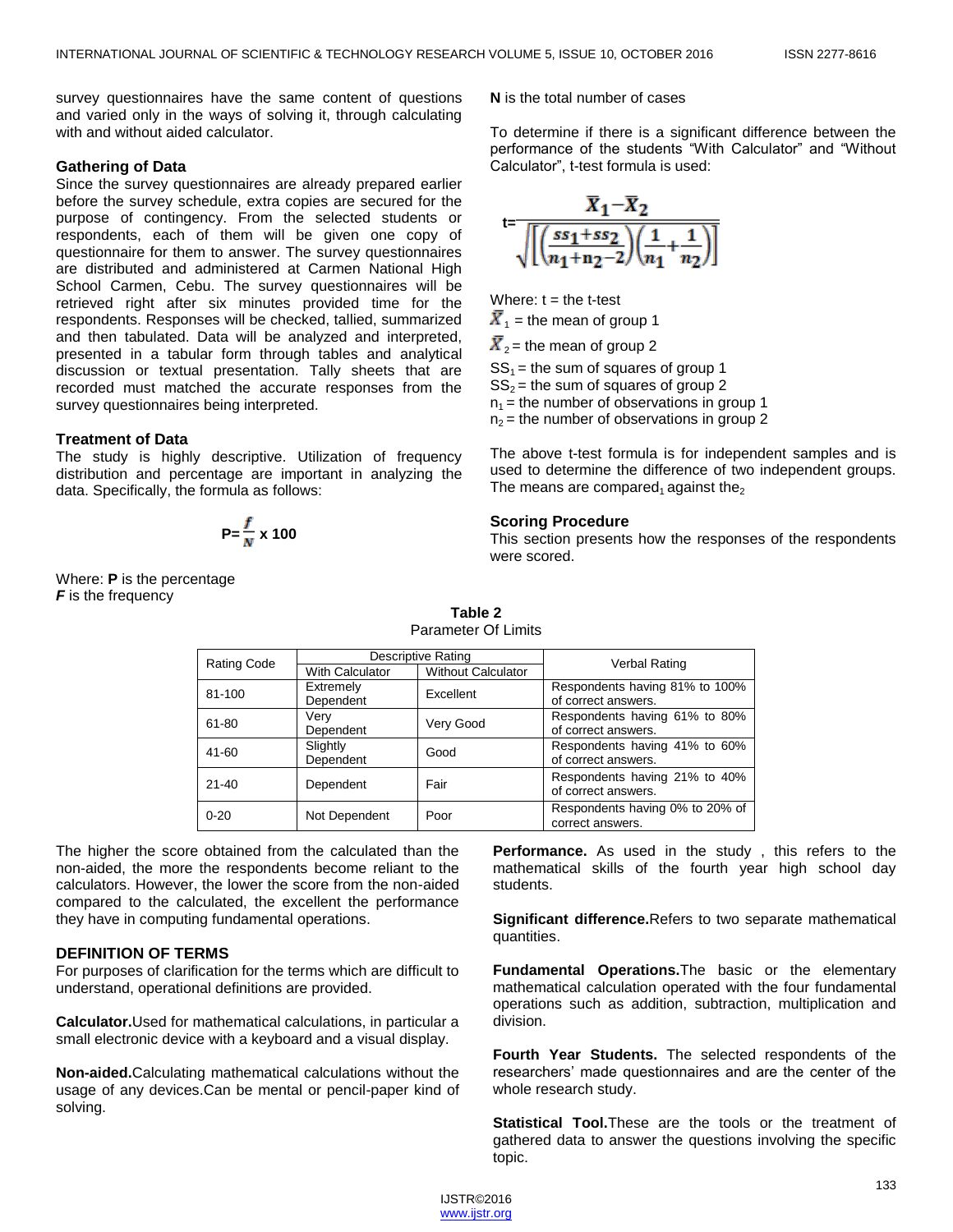**Carmen National High School.**As used in the study, refers to the **location** where the research study is conducted.

# **3 RESULTS AND DISCUSSION**

This chapter features the results and its corresponding discussion

| <b>Table 3</b>                   |  |
|----------------------------------|--|
| Age and Gender of the Respondent |  |

| Age              | Male         | Female        |     | Total |     |     |
|------------------|--------------|---------------|-----|-------|-----|-----|
|                  | f(frequency) | %(percentage) |     | %     |     | %   |
| $14 - 15$        | 8            | 25            | 24  | 75    | 32  | 100 |
| $16 - 17$        | 61           | 37            | 102 | 63    | 163 | 100 |
| 17 <sub>up</sub> | 25           | 74            | 9   | 26    | 34  | 100 |

Table 3 presented the gender and the age bracket of the respondents of the study. The male respondents who belong to age 14 to 15 were 8 and 24 for females. The age bracket 16 to 17 has 61 males and 102 females while ages 17 up has 25 male respondents and 9 females. Majority of the respondents are females.

# **COMPARISON OF THE PERFORMANCE OF THE RESPONDENTS**

This part showed the performance of the respondents in dealing fundamental operations with calculator and without aided. This determines whether the respondents were very dependent on calculators or if they performed well in calculating computations without the use of calculators.

| Question                                                                                                    | Overall Percentage |             |                 |                        | Rank           |                 |  |
|-------------------------------------------------------------------------------------------------------------|--------------------|-------------|-----------------|------------------------|----------------|-----------------|--|
|                                                                                                             | Non-aided          | Description | With calculator | Description            | Non-aided      | With calculator |  |
| 1.5,031-1,286                                                                                               | 84.28              | Excellent   | 96.07           | Extremely<br>Dependent | $\overline{2}$ | 1               |  |
| $2\frac{2}{8} + \frac{1}{4}$                                                                                | 51.09              | Good        | 55.90           | Slightly<br>Dependent  | 6              | 9               |  |
| $3.\frac{3}{4}$ of 36                                                                                       | 56.33              | Good        | 72.05           | Verv<br>Dependent      | 3              | 4               |  |
| $4\frac{1}{11}$                                                                                             | 43.67              | Good        | 71.62           | Very<br>Dependent      | 8              | 5               |  |
| $5.27 \div 3 \times 9$                                                                                      | 84.71              | Excellent   | 94.76           | Extremely<br>Dependent | 1              | $\overline{2}$  |  |
| 6.35.2-3.31                                                                                                 | 54.51              | Good        | 89.06           | Extremely<br>Dependent | 4              | 3               |  |
| $73^2$ 6+9 ÷3                                                                                               | 11.79              | Poor        | 58.08           | Slightly<br>Dependent  | 10             | 8               |  |
| $8\frac{-16-(-2)}{2}$                                                                                       | 48.03              | Good        | 63.76           | Very<br>Dependent      | $\overline{7}$ | $\overline{7}$  |  |
| 9.350 students<br>distributed equally<br>among 90 children.<br>How many pencils does<br>each child receive? | 53.71              | Good        | 67.25           | Very<br>Dependent      | 5              | 6               |  |
| 10.You scored 95% on<br>a 60-item examination.<br>How many questions<br>did you miss?                       | 33.19              | Fair        | 41.48           | Slightly<br>Dependent  | 9              | 10              |  |

*Table 4 Comparison of Performance*

Table 4 presented the performance of fourth year high school day students on fundamental operations in Mathematics with or without aided calculator for school year 2013-2014. In nonaided, the respondents got the highest rank on question number 5 in which they performed excellently. However, the respondents got the lowest rank in question number 7 in which they performed poorly. In terms of the respondents' performance with calculator, they got the highest rank on question number 1 which implies that they are extremely dependent on calculator. However, the respondents got the lowest rank on question number 10 which implies that they are slightly dependent on calculators.

# **SIGNIFICANT DIFFERENCE BETWEEN THE STUDENTS' PERFRORMANCE**

This portion discussed if there was an important variation between the performance of the respondents in calculator aided and the non-calculated in solving basic mathematical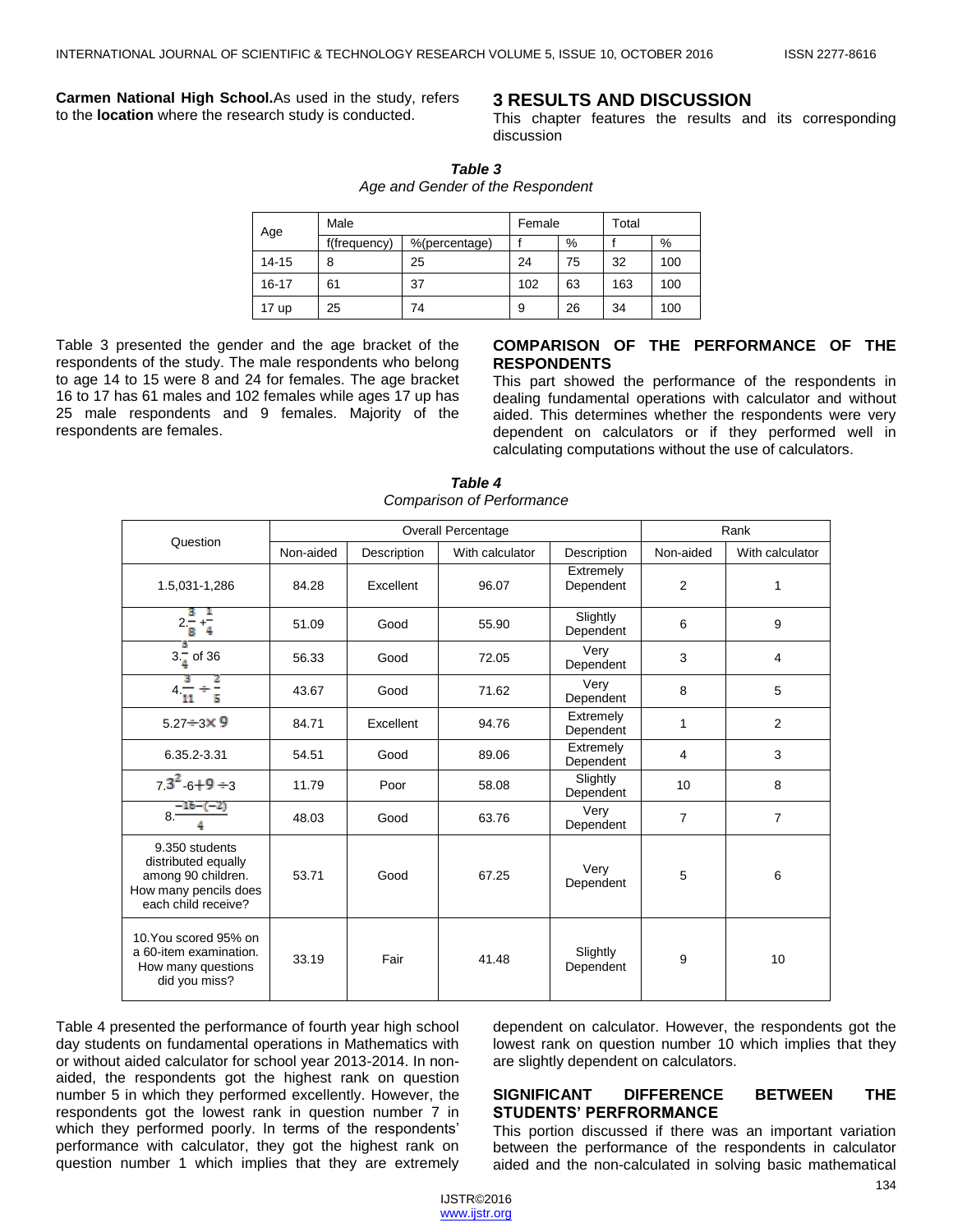computations. A t-test treatment was applied to come up with a decision if there was really a difference of the importance of two compared concerned quantities as shown in table 5.

| Significant Difference of the Respondents Performance |                                     |                              |         |         |  |  |
|-------------------------------------------------------|-------------------------------------|------------------------------|---------|---------|--|--|
| Sections                                              | х,<br>(without aided<br>calculator) | $X_{2}$<br>(with calculator) | $X_1^2$ | $X_2^2$ |  |  |
| Cassiopeia                                            | 134                                 | 144                          | 1210    | 1388    |  |  |
| Persius                                               | 131                                 | 167                          | 1007    | 1563    |  |  |
| Sagittarius                                           | 90                                  | 132                          | 468     | 944     |  |  |
| Virgo                                                 | 111                                 | 167                          | 705     | 1413    |  |  |
| Libra                                                 | 84                                  | 122                          | 480     | 848     |  |  |
| Aquarius                                              | 92                                  | 132                          | 480     | 930     |  |  |
| Gemini                                                | 102                                 | 128                          | 580     | 886     |  |  |
| Aries                                                 | 99                                  | 128                          | 525     | 852     |  |  |
| <b>Pisces</b>                                         | 76                                  | 133                          | 386     | 977     |  |  |
| Taurus                                                | 87                                  | 109                          | 487     | 725     |  |  |
| <b>Polaris</b>                                        | 73                                  | 117                          | 319     | 793     |  |  |
| Andromeda                                             | 123                                 | 137                          | 779     | 951     |  |  |
| Total                                                 | 1202                                | 1616                         | 7426    | 12210   |  |  |

*Table 5 Significant Difference of the Respondents Performance*

*Result: t = -10.039*

Since the t-absolute computed value of 10.039 is greater than the t-tabular value of 1.960 at .05 level of significance with 456 degrees of freedom. The null hypothesis is disconfirmed in the favor of the research hypothesis. This means that there is a significant difference between the Performance of the Fourth Year Students in Fundamental Operations in Mathematics with calculator and without calculator for the School Year 2013-2014 implying that the students performed better in Fundamental Operations in Mathematics with the aid of Calculator considering that the mean average was 7.057 was greater compared to the mean average of fourth year high school day students without the aid of calculators of only 5.25.

# **IMPLICATION TO STUDENTS' LEARNING**

This part stated the proposition of the whole study to the students' learning. After finding out the results of tabulations and the outcome computations of their performance, suggestions and inferences were presented. As for children who became habitual users of calculators they need to develop their arithmetic skills which are commonly used in their daily lives.

# **SUMMARY OF FINDINGS, CONCLUSIONS, AND RECOMMENDATIONS**

This chapter provides the summary of findings, conclusions including the recommended advancement avenue on enhancing the basic mathematical computation of the Fourth Year High School Day students with and without the aid of calculators.

# **SUMMARY OF FINDINGS**

The study was conducted at Carmen National High School Carmen, Cebu where the Fourth Year High School Day Students population totaled 535 during the School Year 2013-2014. Through random sampling, 229 students were selected to be the center of study and were provided with a set of survey questionnaires which mainly concerned on fundamental operated computations. The survey questionnaires were administered twice to the same

students; first set was responded without the use of calculators and as for the second set was with calculator aided. Based on the gathered data from the questionnaires, the following findings were drawn:

- **1.** Majority of the respondents' ages span from 16-17.
- **2.** Female respondents were dominant compared to the male respondents.
- **3.** In terms of their performance in doing fundamental operated computations in Mathematics with:

**3.1 calculators –** the respondents performed well in doing computations with the aid of calculators. It was also observed that they finished solving earlier as well as they were more confident because the device already displayed the correct answer they needed. However, there were few of them that had only a little knowledge on how to use calculators though they strived to use the device in helping them.

**3.2 Without aided calculators-** the respondents did not perform well in non-aided computations and did not finish early as expected. They had problems in trusting hand-made calculations. The students experienced complicating concepts of the four fundamental mathematical operations.

- **4.** Determining the student's performance in solving fundamental operations in Mathematics with or without the aid of calculator, it was found out that there was a significant difference between the two. T-test was treated in order to come up with a computed value which happened to be greater than its t-tabular value, which in the sense rejected the formulated null hypothesis that there is no significant difference of the Fourth Year High School Day students performance in computing fundamental operations in Mathematics with the aid of calculators and those without aided calculators. Hence, alternative hypothesis is accepted.
- **5.** Based on the overall data, it has been find out that the Fourth Year High School Day Students at Carmen National High School Carmen, Cebu is growing and becoming **VERY DEPENDENT** in calculators in terms of dealing basic mathematical computations. Knowing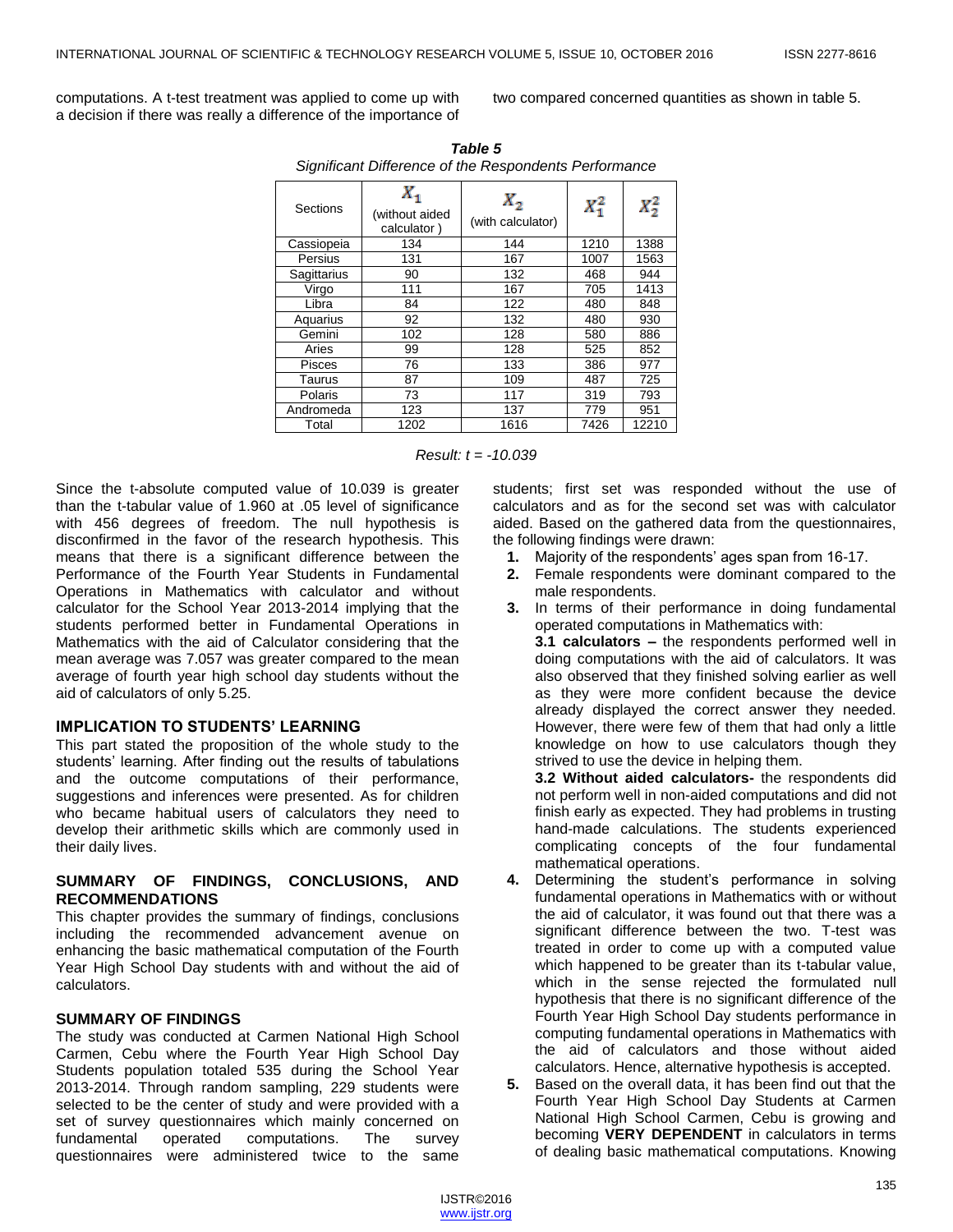that calculators will make things easier, they raised confidence in correcting answers through the device neglecting the fact that they were taught fundamental operation concepts during earlier years of schooling and therefore, they can do computations without the help of calculators. Now, calculators produce students who cannot perform basic tasks independently. Moreover, it is essential that mastery of basic facts, mental computation, and some attention to handtechniques continue to be required for all students which in contrast the students of Carmen National High School did not practice.

# **4 CONCLUSION**

From the overall data gathered, the researchers concluded that the Fourth Year High School Day students of Carmen National High School are very dependent on calculators than performing basic mathematical calculations mentally or through hand-technique. It is easy for them to operate the device rather than making their minds and hands do the work. On the aspect of mastering the calculators, majority of them had great backgrounds on the device since it was already taught to them for complex computations. Considering that it was only for complex calculations, they still used it for basic computations as such adding, subtracting, multiplying and dividing numbers. Due to this kind of performance, dependency in calculators, the reasoning ability and their nature of understanding concepts were at some risks. They are proceeding to a much higher degree of education and continue to learn yet they are not competent enough, how much more in connecting to more complex computations. This matter bounces back to the teaching issues, specifically on how they were being taught on basics.Teachers in the first place should know the balance the use of calculators in the classroom. Calculators can be a helpful and effective aid in justifying answers being computed through hand- work solutions. Students should be aware that calculators help and at the same time can destroy an ability of mental calculations. Having them solidly grounded on the basics, they can grow up to be comfortable with the Mathematics they will need in their adult lives.

# **Recommendations**

Based on the findings and implications on this study, the following recommendations are hereby presented:

- 1. Require students to show the actual computations of their work. Encourage and teach them how to proper use the calculators as one of the tools provided by the advancement of technology.
- 2. Minimize the habit of using the calculator to work out mathematical operations.
- 3. Incorporate open-ended problems or projects with several possible solutions into classroom instruction.
- 4. It is essential to point out that by-hand techniques are not to be totally abandoned so that introductory explorations are often best done without the calculator. The teacher must play a role in setting the necessary explorations in the classroom.

# **ACKNOWLEDGMENT**

The author wish to thank my students from CTU who helped me pursue this research. May the Force be with you all.

# **Bibliography**

- **A. Unpublished Books**
	- [1] Blote, A. W., Klein, A. S., &Beishuizen, M. (2000).Mental computation and conceptual understanding. Learning and Instruction, 10, 221–247.
	- [2] Carpenter, T. P., Coburn, T. G., Reys, R. E., & Wilson, J. W.(1976). Notes from National Assesssment: Estimation. ArithmeticTeacher, 23, 296–302.
	- [3] Cooper, T., Heirdsfield, A., & Irons, C. (1996). Children's mental strategies for addition and subtraction word problems. In J. Mulligan, & M. Mitchelmore (Eds.), Children's number learning (pp. 147–162). Adelaide: Australian Association of Mathematics Teachers, Inc.
	- [4] Dick, T. (1992). Super calculators: Implications for calculus curriculum, instruction, and assessment. In J. T. Fey (Ed.), Calculators in mathematics education, 1992 yearbook, (pp. 145-157). Reston, VA: National Council of Teachers of Mathematics.
	- [5] Narquita, et.al(2013). Perceptions of the Selected Organic and Parttime Teachers in Cebu Technological University Carmen Campus in the Classroom: It's Implication to Students' Learning. People in the  $21<sup>st</sup>$  century, (Chapter 1 pp.1).
	- [6] McIntosh, A. Becoming Numerate: Developing Number Sense in Being Numerate: What Counts? Ed. Willis, S. (1990). The Australian Council for Educational Research: Australia
	- [7] McIntosh, A. J., Reys, B. J., &Reys, R. E. (1992).A proposed framework for examining number sense.For the Learning of Mathematics, 12(3), 2–8.

# **B. Journal**

- [8] Government of Newfound land and Labrador(2000)Supporting Learning: Report on the Ministerial Panel on Education Delivery in the Classroom, St John's, NL, Department of **Education**
- [9] National Council of Teachers of Mathematics.(2000). Principles and standards for school mathematics.Reston, VA: Author.
- [10] Ruthven, K. 1998. The use of mental, written and calculator strategies of numerical computation by upper-primary pupils within a 'calculator-aware' number curriculum, British Educational Research Journal 24 (1) 21 - 42.
- [11] Varol, F., &Farran, D. (2006). Early Mathematical Growth: How to support young